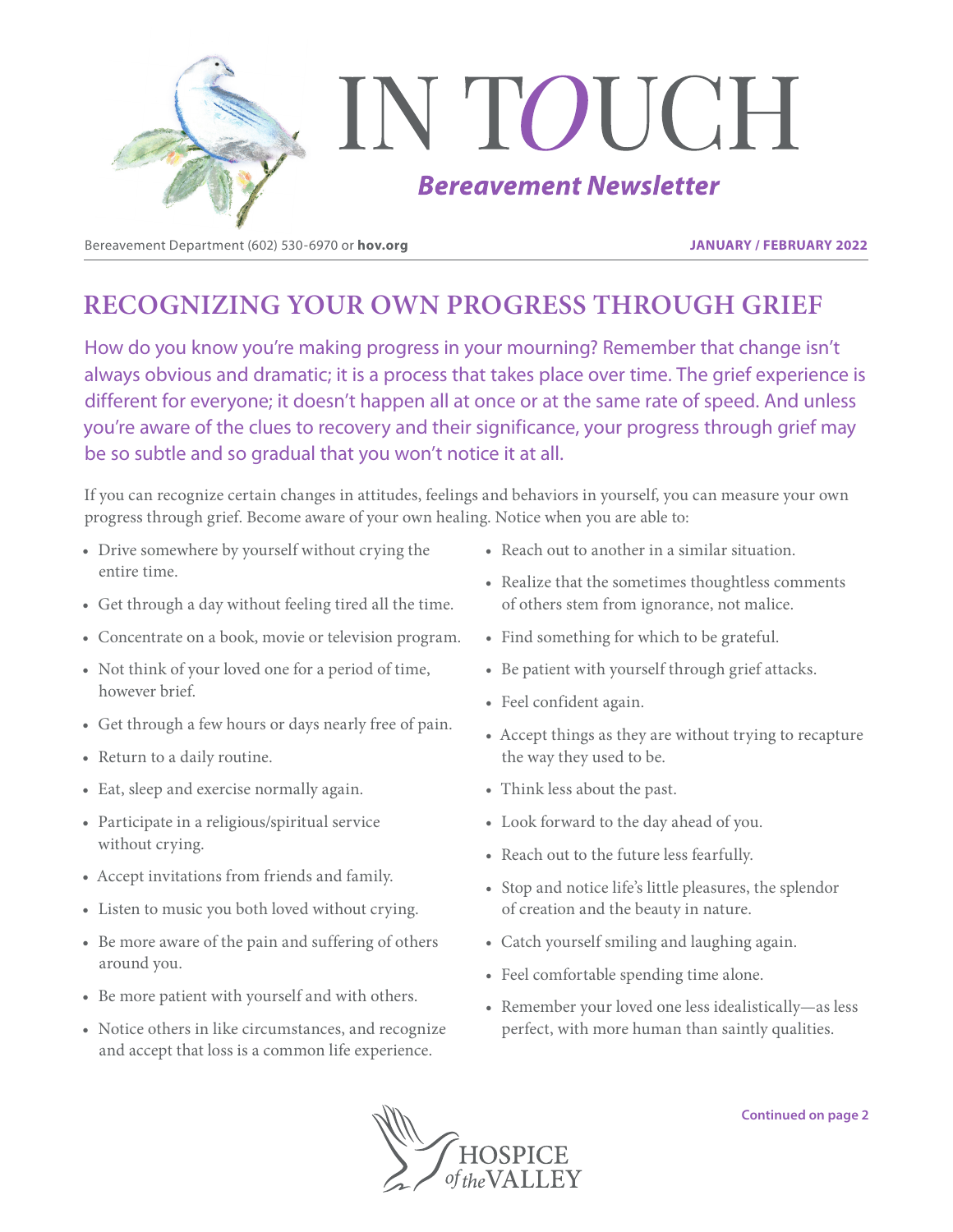# **RECOGNIZING YOUR OWN PROGRESS THROUGH GRIEF** *(continued)*

- Review both pleasant and unpleasant memories without being overcome by them.
- Reinvest the time and energy once spent on your loved one.
- Remodel your personal space: rearrange furniture; change colors and textures of walls.
- Re-make your personal image: change your hairstyle, make-up or clothing.
- Explore new foods, new places and new things.
- Feel more in control of your emotions and less overwhelmed by them.
- Feel freer to choose when and how to grieve.
- Talk about your loss more easily.
- Feel less preoccupied with yourself and your loss.
- Feel a renewed interest in giving love and receiving it.
- Look back and see your own progress.
- Notice that time doesn't drag as much; the weekends aren't as long.
- Notice that the good days outnumber the bad; the mood swings aren't as wide; the time between upsets is greater.
- Plan the future more effectively.
- Think more clearly and feel more in control of certain aspects of your life.
- Make decisions and take responsibility for the consequences.
- Feel open to new and healthy relationships while maintaining old ones.
- Discover abilities in yourself you haven't developed before or didn't even know you had.
- Fill some of the roles once filled by your loved one, or find others who can fill them.
- Recognize that loss has played an important part in your life, and that growth can be a positive outcome.
- Identify how this experience has changed you for the better: what you've learned, what you've become, and how you've grown.
- Share the lessons you have learned through loss with others.



This is an excerpt from the book, *Finding Your Way through Grief: A Guide for the First Year*, Second Edition, by Marty Tousley, CNSBC, FT, DCC.

If you would like to purchase a copy of this book (\$12), visit **https://hov.org/ news/** and click on the "Online Store" link at the bottom of the page.



In the passing of another year, a fresh one's greeted without fear, For when you take life day-to-day, it's easier to find your way. With challenges that must be met and knowledge gained not to forget, But used to gain even more, each new year's an open door.

*—From "Age Wise" by Cheryl Johnson Phillips*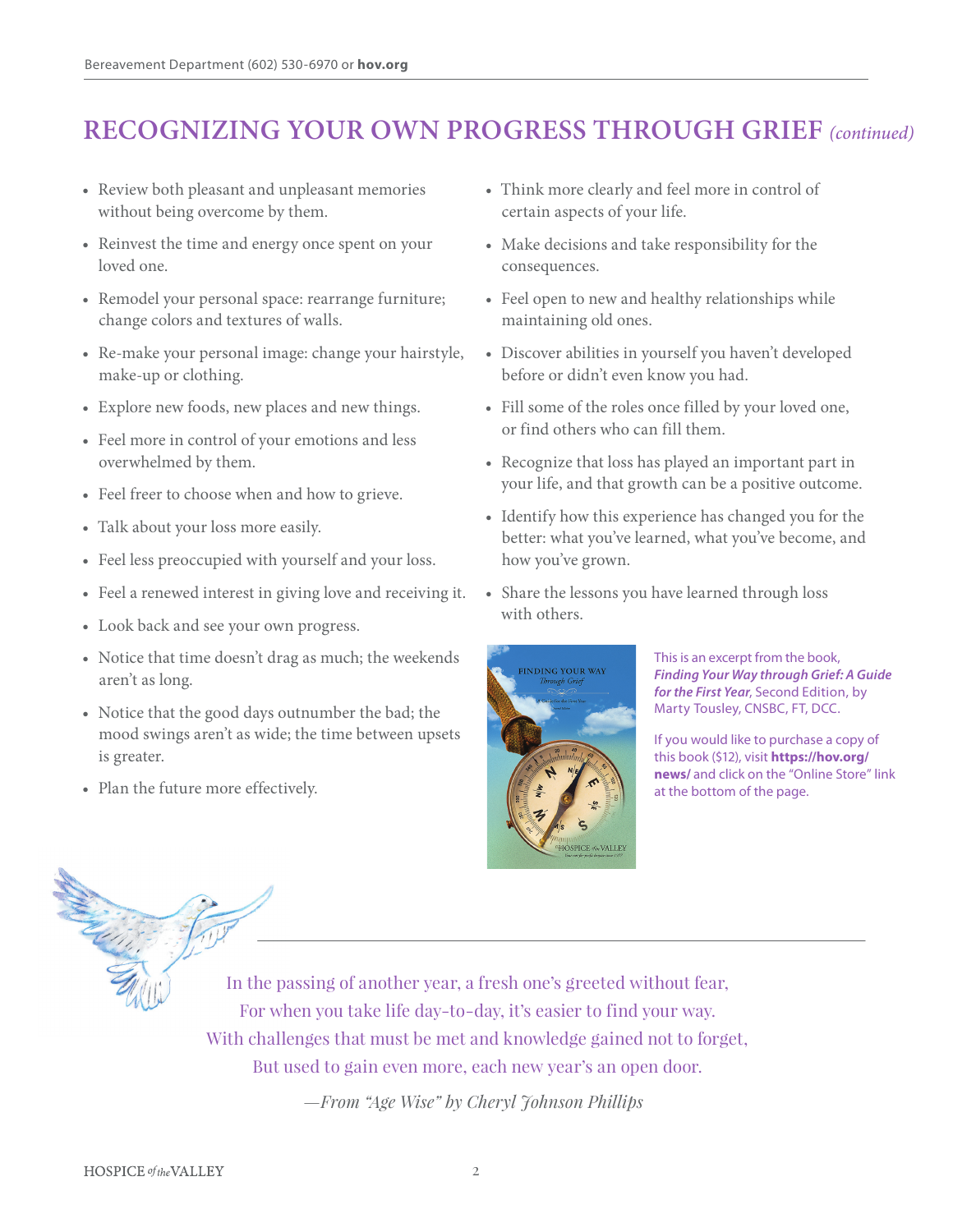# **ADULT GRIEF SUPPORT GROUPS**

At the time of printing, some groups have re-opened for in-person participation. Please watch for updates at hov.org or call the Bereavement Dept. at (602) 530-6970. Groups marked virtual below require a call to (602) 636-5390 to obtain the invite link on the Zoom platform.

If you are in need of crisis support, please call the *Maricopa County Crisis Response Network:*  (602) 222-9444 or *Non-Crisis Warm Line:* (602) 347-1100.

### **PHOENIX**

**Hospice of the Valley** 1510 E. Flower St., Bldg. 1 Phoenix, AZ 85014 2nd & 4th Tuesday 5:30–7p.m. In person

**Luz del Corazón for Spanish Speakers** Hospice of the Valley 1510 E. Flower St., Bldg. 1 Phoenix, AZ 85014 Call to register: (602) 410-5252

**Phoenix Virtual** 1st & 3rd Thursday 5:30–7 p.m.

**Healing Rainbows: Phoenix** (Lesbian, gay, bisexual, transgender) 2nd & 4th Tuesday 6–7:30 p.m. Virtual

## **WEST VALLEY**

**Hospice of the Valley** 9435 W. Peoria Ave. Peoria, AZ 85345 2nd & 4th Wednesday 2–3:30 p.m. In person

**West Valley Virtual** Every other Thursday 1–2:30 p.m. Virtual beginning Jan. 6, 2022

## **EAST VALLEY**

**St. Matthew's** 1st & 3rd Tuesday 6–7:30 p.m. Virtual

**East Valley Virtual** 1st & 3rd Tuesday 1–2:30 p.m.

**Pecos Community Center** 1st & 3rd Wednesday 6–7:30 p.m. Virtual

**Hospice of the Valley** 2020 E. Woodside Ct. Gilbert, AZ 85297 1st & 3rd Thursday 1–2:30 p.m. In person Lost Dutchman Room

**San Tan Mtn. View Funeral Home** 21809 S. Ellsworth Rd. Queen Cree, AZ 85142 2nd and Last Monday 2nd Monday, 5:30–6:30 p.m. Last Monday, 10–11 a.m. In person

**Leisure World** 908 S. Power Rd. Mesa, AZ 85206 2nd & 4th Tuesday 1–2:30 p.m. In person Recreation #1 Banquet Room

#### **NORTHEAST VALLEY**

**Granite Reef Senior Center** 1700 N. Granite Reef Rd., Room 8 Scottsdale, AZ 85257 2nd & 4th Monday 1:30–3 p.m. In person beginning in January

**Virginia G. Piper Center** 2nd & 4th Tuesday 3–4:30 p.m. Virtual

**Northeast Valley Virtual** 2nd & 4th Tuesday 3–4:30 p.m.

### **NORTHWEST VALLEY**

**Wickenburg Library** 164 E. Apache St. Wickenburg, AZ 85390 2nd Thursday 3–4:30 p.m. In person

#### **PET LOSS SUPPORT GROUP**

1st Saturday  $9 - 11$  a.m. Virtual